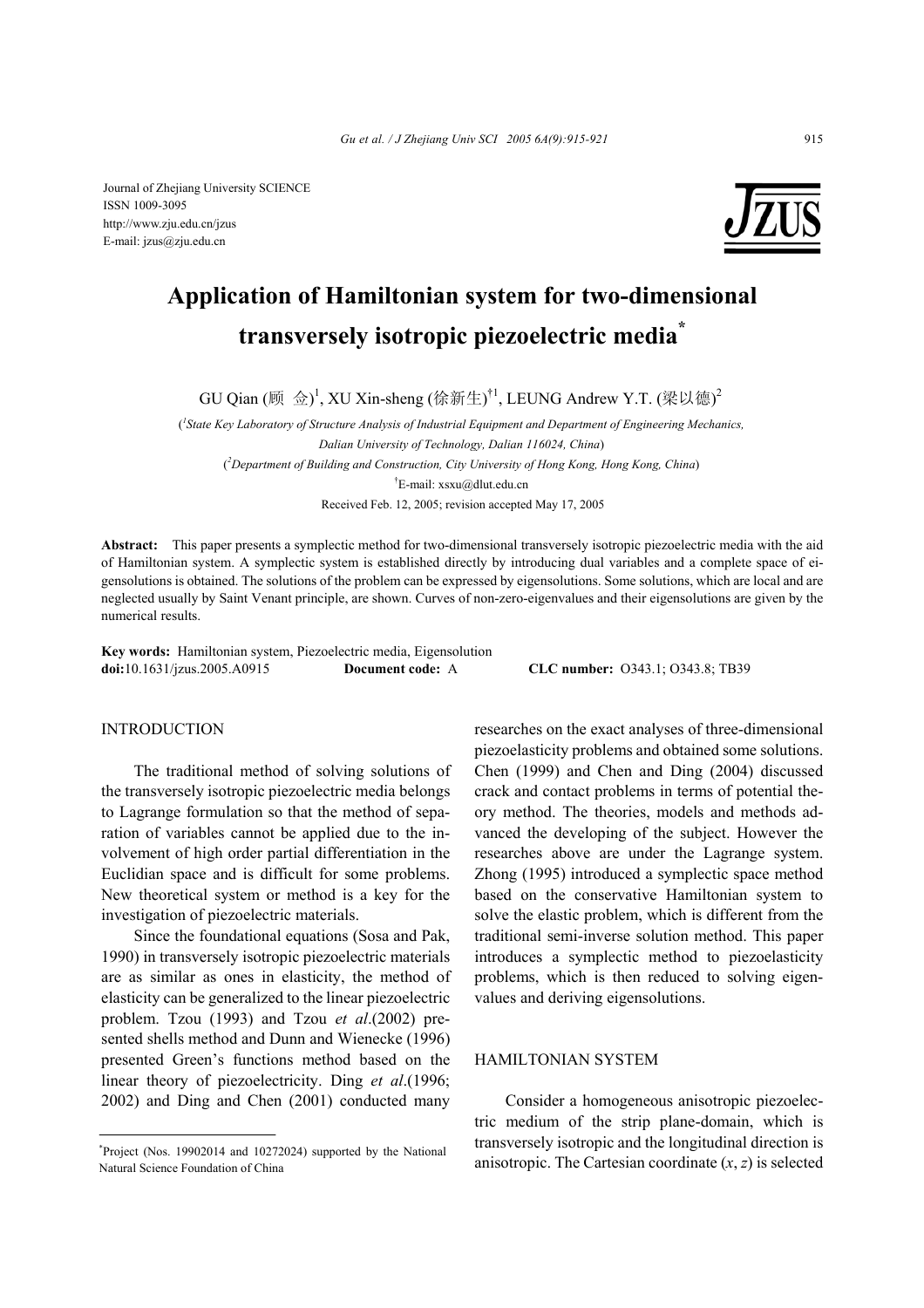such that the *z*-axis is along the longitudinal direction with origin at the central point of the cross section  $(x=\pm a)$  where 2*a* is the width of the strip. Let  $\sigma_{ii}$ ,  $D_i$ , and  $q = \{u, w, \varphi\}^T$  be the components of stress, electric displacement and displacements (*φ* is the electrical potential function) respectively. The linear relations (Sosa and Pak, 1990) of piezoelectricity can be described as

$$
\begin{cases}\n\sigma_x = c_{11}\partial_x u + c_{13}\dot{w} + e_{31}\dot{\varphi}; \\
\sigma_{xz} = c_{44}(\partial_x w + \dot{u}) + e_{15}\partial_x \varphi; \\
\sigma_{zz} = c_{13}\partial_x u + c_{33}\dot{w} + e_{33}\dot{\varphi} \\
D_x = e_{15}(\partial_x w + \dot{u}) - \varepsilon_{11}\partial_x \varphi; \\
D_z = e_{31}\partial_x u + e_{33}\dot{w} - \varepsilon_{33}\dot{\varphi}\n\end{cases}
$$
\n(1)

where  $c_{ii}$ ,  $e_{ii}$  and  $\varepsilon_{ii}$  are elastic stiffness, piezoelectric and dielectric constants, respectively, and the over-dot represents differential with respect to *z*, namely  $\dot{f} = (\partial/\partial z) f$ , which *z* coordinate is taken in analogy to the time coordinate. And define  $f' = \partial_x f$ =∂*f*/∂*x*. The Lagrange function, the potential energy density and work, are

$$
L(u, w, \varphi) = [c_{11}(u')^{2} + c_{33}\dot{w}^{2} + 2c_{13}u'\dot{w} + c_{44}(w' + \dot{u})^{2} + 2e_{31}u'\dot{\varphi} + 2e_{33}\dot{w}\dot{\varphi} + 2e_{15}(w' + \dot{u})\varphi' - \varepsilon_{11}(\varphi')^{2} - \varepsilon_{33}\dot{\varphi}^{2}]/2 - u f_{x} - w f_{z} + \varphi q
$$
\n(2)

where  ${f_x, f_z}^T$  are the external body forces and *q* the density of free charges. The dual vector *p* of the Hamiltonian system should be introduced first as

$$
\boldsymbol{p} = \frac{\partial L}{\partial \dot{q}} = \begin{cases} c_{44}(w' + \dot{u}) + e_{15}\phi' \\ c_{13}u' + c_{33}\dot{w} + e_{15}\dot{\phi} \\ e_{31}u' + e_{33}\dot{w} - \varepsilon_{33}\dot{\phi} \end{cases} = \begin{cases} \sigma_{xz} \\ \sigma_{zz} \\ D_z \end{cases}
$$
(3)

Explicitly, the physical meaning of the dual variable *p* are the stresses and electric displacement in the *z*-direction. Based on the mutually dual vectors *q* and *p*, the Hamiltonian function and the variational equation can be introduced as

$$
H(q, p) = p^{\mathrm{T}}\dot{q} - L(q, \dot{q})
$$
  
\n
$$
\delta \int_{\Omega} [p^{\mathrm{T}}\dot{q} - H(q, p)] d\Omega = 0
$$
 (4)

The dual equations for the Hamiltonian system can be obtained directly as

$$
\begin{bmatrix}\ni & \dot{w} & \dot{\varphi} & \dot{p}_1 & \dot{p}_2 & \dot{p}_3\end{bmatrix}^T =
$$
\n
$$
\begin{bmatrix}\n0 & -\partial_x & -a_1\partial_x & a_2 & 0 & 0 \\
-a_3\partial_x & 0 & 0 & 0 & a_4 & a_5 \\
-a_6\partial_x & 0 & 0 & 0 & a_5 & -a_7 \\
a_8\partial_x^2 & 0 & 0 & 0 & -a_3\partial_x & -a_6\partial_x \\
0 & 0 & 0 & -\partial_x & 0 & 0 \\
0 & 0 & a_9\partial_x^2 & -a_1\partial_x & 0 & 0\n\end{bmatrix}
$$
\n
$$
\times \begin{bmatrix}\nu & \dot{w} & \varphi & p_1 & p_2 & p_3\end{bmatrix}^T + \begin{bmatrix}\n0 & 0 & 0 & f_x & f_z & q\end{bmatrix}^T
$$

where  $a_0=1/(e_{33}^2+c_{33}\epsilon_{33})$ ,  $a_1=e_{15}/c_{44}$ ,  $a_2=1/c_{44}$ ,  $a_3=(c_{13}\epsilon_{33}+c_{13}\epsilon_{33})$  $e_3$ <sub>1</sub> $e_3$ <sub>3</sub>) $a_0$ ,  $a_4 = \varepsilon_3$ <sub>3</sub> $a_0$ ,  $a_5 = \varepsilon_3$ <sub>3</sub> $a_0$ ,  $a_6 = (\varepsilon_3) \varepsilon_3$ <sub>3</sub> $-c_1$ <sub>3</sub> $\varepsilon_3$ <sub>3</sub> $a_0$ ,  $a_7 = c_3$ <sub>3</sub> $a_0$ ,  $a_8 = -c_{11} + (c_{13}^2 \epsilon_{33} + 2e_{31}e_{33}c_{13} - e_{31}^2 c_{33})a_0$  and  $a_9 = \epsilon_{11} + e_{15}^2$ *c*44. Suppose the boundary conditions along the contour  $(x=\pm a)$  are free from traction, with the external normal stress, shear stress and electric displacement being equal to zero at the surface of the boundary. From Eq.(4), the corresponding conditions of the lateral boundary are

$$
[a_8 \partial_x u - a_3 p_2 + a_6 p_3]_{x = \pm a} = 0;
$$
  
\n
$$
p_1|_{x = \pm a} = 0; \qquad \partial_x \varphi|_{x = \pm a} = 0
$$
\n(6)

In fact, if Lagrange function variants from Eq.(2), the governing equations and the conditions of the boundary can be obtained by displacement method belonging to the Lagrangian system.

## ADJOINT SYMPLECTIC ORTHOGONALITY RELATIONSHIP

Let Eq.(6) be rewritten as

$$
\dot{\psi} = H\psi + f \tag{7}
$$

where the state vetor  $\psi = \{q, p\}^T$  and *H* is Hamiltonian operator matrix. The solution of Eq.(7) can be divided into two parts, the general solution of the homogeneous equations and a special solution of non-homogeneous equations, respectively. The solution of the homogeneous equation of Eq.(7) can be solved as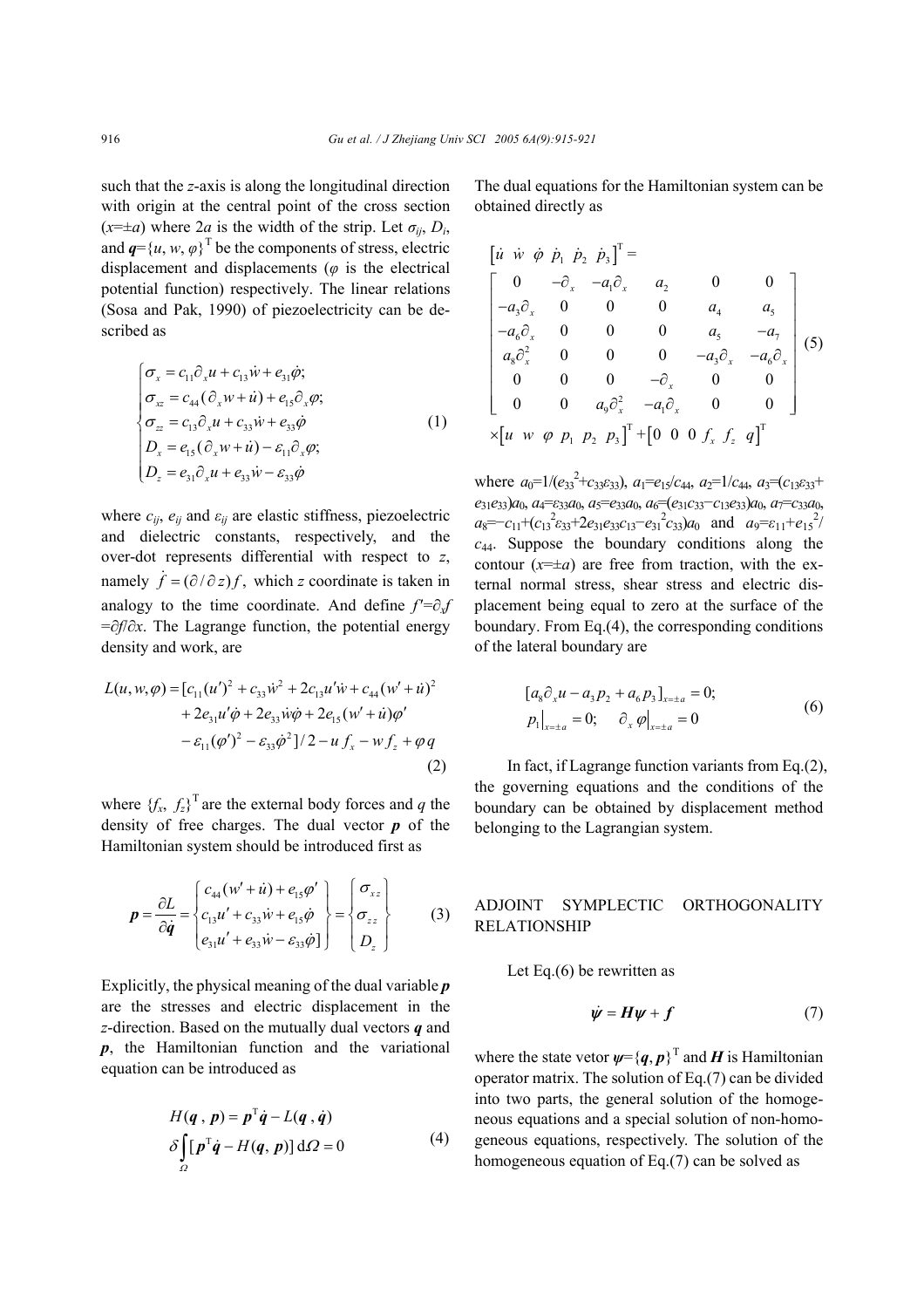$$
\psi = \psi_j(x) e^{\mu_j z} \tag{8}
$$

where  $\psi_i$  and  $\mu_i$  are eigenpair, or eigenvector and eigenvalue, which, if  $\mu_i$  is an eigenvalue, then  $-\mu_i$  is an eigenvalue also and there is an adjoint symplectic orthogonality relationship (Zhong, 1995; Xu *et al*., 1997) among eigenvalues and eigenvectors. Introduce the operation

$$
\langle \boldsymbol{\psi}_i^{\mathrm{T}}, \boldsymbol{J}, \boldsymbol{\psi}_j \rangle = \int_{-a}^a \boldsymbol{\psi}_i^{\mathrm{T}} \boldsymbol{J} \, \boldsymbol{\psi}_j(x) \, \mathrm{d}x \tag{9}
$$

where *J* is an identical symplectic matrix, so that

$$
\langle \boldsymbol{\psi}_{\alpha_i}^{\mathrm{T}}, \boldsymbol{J}, \boldsymbol{\psi}_{\beta_j} \rangle = \delta_{ij}, \ \langle \boldsymbol{\psi}_{\beta_i}^{\mathrm{T}}, \boldsymbol{J}, \boldsymbol{\psi}_{\alpha_j} \rangle = -\delta_{ij},
$$
  

$$
\langle \boldsymbol{\psi}_{\alpha_i}^{\mathrm{T}}, \boldsymbol{J}, \boldsymbol{\psi}_{\alpha_j} \rangle = \langle \boldsymbol{\psi}_{\beta_i}^{\mathrm{T}}, \boldsymbol{J}, \boldsymbol{\psi}_{\beta_j} \rangle = 0
$$
 (10)

here  $\mu_{\alpha}$  and  $\mu_{\beta}$  ( $\psi_{\alpha}$  and  $\psi_{\beta}$ ) are an adjoint pair of eigenvalues (eigenvectors). Any state vector *ψ* can always be expanded by a linear combination of the eigenvectors.

### ZERO EIGENVALUE SOLUTIONS

In this section, the homogeneous equations and the traction free natural boundary conditions are considered only. Consider the problem of zero-eigenvalue, or  $\mu$ =0. Besides direct eigensolutions,  $\psi_i^{(0)}$ , of *Hψ*=0, Jordan form principal vectors of various orders comprise an important part that can be determinated by  $H\psi_i^{(n+1)} = \psi_i^{(n)}$  and the solution of the original problem is  $\eta_i^{(n+1)}$ . The solutions can be obtained as

$$
\begin{cases}\n\eta_1^{(0)} = \psi_1^{(0)} = \{1 \quad 0 \quad 0 \quad 0 \quad 0 \quad 0\}^{\mathrm{T}}, \\
\eta_2^{(0)} = \psi_2^{(0)} = \{0 \quad 1 \quad 0 \quad 0 \quad 0 \quad 0\}^{\mathrm{T}}, \quad (11) \\
\eta_3^{(0)} = \psi_3^{(0)} = \{0 \quad 0 \quad 1 \quad 0 \quad 0 \quad 0\}^{\mathrm{T}}, \\
\eta_1^{(1)} = \psi_1^{(1)} + z\psi_1^{(0)} = \{z \quad -x \quad 0 \quad 0 \quad 0 \quad 0\}^{\mathrm{T}} \\
\eta_2^{(1)} = \psi_2^{(1)} + z\psi_2^{(0)} = \{a_{11}x \quad z \quad 0 \quad 0 \quad a_{12} \quad a_{13}\}^{\mathrm{T}}, \quad (12) \\
\eta_3^{(1)} = \psi_3^{(1)} + z\psi_3^{(0)} = \{a_{14}x \quad z \quad 0 \quad 0 \quad a_{15} \quad a_{16}\}^{\mathrm{T}},\n\end{cases}
$$

$$
\eta_1^{(2)} = \psi_1^{(2)} + z\psi_1^{(1)} + z^2\psi_1^{(0)}/2
$$
\n
$$
= \left\{ (z^2 - a_{11} x^2)/2 - xz \quad 0 \quad 0 \quad -a_{12} x \quad -a_{13} x \right\}^T,
$$
\n(13)\n
$$
\eta_1^{(3)} = \psi_1^{(3)} + z\psi_1^{(2)} + z^2\psi_1^{(1)}/2 + z^3\psi_1^{(0)}/6
$$
\n
$$
= \left\{ z^3/6 - a_{11} x^2 z/2, a_{18} x^3 + a_{19} x - x z^2/2, a_{17} (x^3 - 3a^2 x), a_{12} (x^2 - a^2)/2, -a_{12} x z, a_{13} x z \right\}^T.
$$
\n(14)

The geometrical interpretations of these solutions are two rigid translations of coordinates, a translation of electric displacement, a rigid body rotation in the plane, two simple extension deformations (the external electric displacement does not act on the ends but forces and the displacement induced by uniform electric field in which there dose not exist any external force), a pure bending and a shearing-bending in the *x-z* plane respectively. In the solutions, parameters are defined as  $a_{10} = a_5^2 a_8 + a_3^2 a_7 + a_4^2 a_8$  $a_6^2a_4+2a_3a_5a_6+a_4a_7a_8$ ,  $a_{11}=(a_3a_7-a_5a_6)/a_{10}$ ,  $a_{12}=(a_7a_8)$  $+a_6^2/a_{10}$ ,  $a_{13}=(a_3a_6+a_5a_8)/a_{10}$ ,  $a_{14}=(a_3a_5+a_4a_6)/a_{10}$ ,  $a_{15} = (a_3a_6 + a_5a_8)/a_{10}, a_{16} = (a_3^2 - a_4a_6)/a_{10}, a_{17} = (a_1a_{12} - a_4a_6)/a_{10}$  $a_{13}$ )/(6*a*<sub>9</sub>),  $a_{18} = (a_2 a_{12} - a_{11} - 6a_{17})/6$  and  $a_{19} = -(a_{11} + a_{12})/6$  $6a_{18}$ ) $a^2$ /2. These solutions are Saint Venant type and satisfy relationships of the adjoint symplectic orthogonal. It can be verified that other principal vectors of the Jordan form do not exist.

### NON-ZERO EIGENVALUE SOLUTIONS

The non-zero eigenvalue solutions are covered by the Saint-Venant principle. Consider the equation  $(H-\mu I)\psi=0$  ( $\mu\neq0$ ). The general solution of the equation can be expressed by trigonometric functions and can be divided into two parts, symmetry (first term on the right side of Eq.(15)) and anti-symmetry (second term), as

$$
u = -\mu \sum_{n=1}^{3} B_n \alpha_{1n} \sin(\mu x / s_n) e^{\mu z}
$$
  
+ 
$$
\mu \sum_{n=1}^{3} B_{n+3} \alpha_{1n} \cos(\mu x / s_n) e^{\mu z}
$$
  

$$
w = \mu \sum_{n=1}^{3} B_n \alpha_{2n} \cos(\mu x / s_n) e^{\mu z}
$$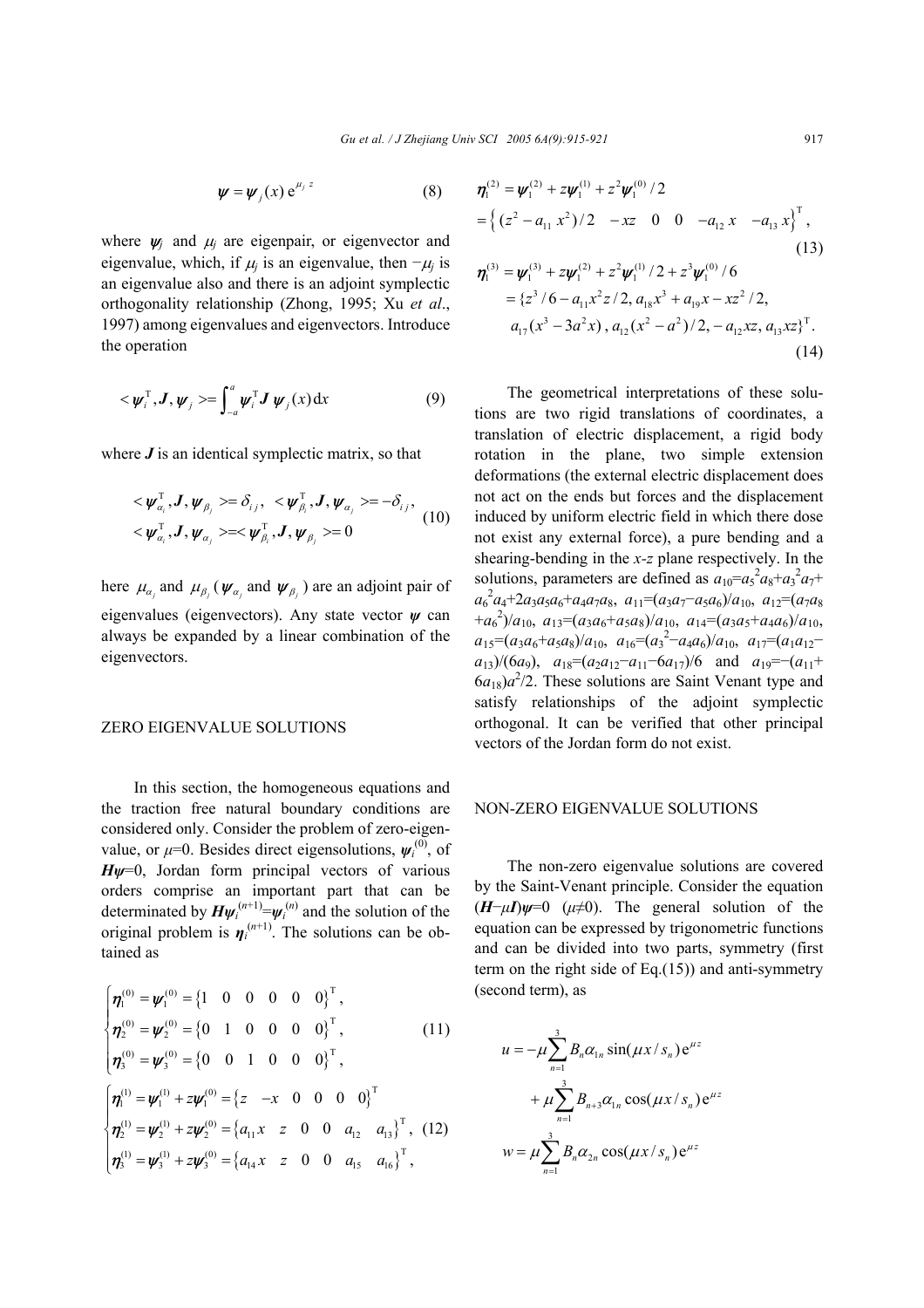$$
+\mu \sum_{n=1}^{3} B_{n+3} \alpha_{2n} \sin(\mu x / s_n) e^{\mu z}
$$
  
\n
$$
\varphi = \mu \sum_{n=1}^{3} B_n \alpha_{31} \cos(\mu x / s_n) e^{\mu z}
$$
  
\n
$$
+\mu \sum_{n=1}^{3} B_{n+3} \alpha_{3n} \sin(\mu x / s_n) e^{\mu z}
$$
  
\n
$$
p_1 = -\mu^2 \sum_{n=1}^{3} B_n \beta_{1n} \sin(\mu x / s_n) e^{\mu z}
$$
  
\n
$$
+\mu^2 \sum_{n=1}^{3} B_{n+3} \beta_{1n} \cos(\mu x / s_n) e^{\mu z}
$$
  
\n
$$
p_2 = \mu^2 \sum_{n=1}^{3} B_n \beta_{2n} \cos(\mu x / s_n) e^{\mu z}
$$
  
\n
$$
+\mu^2 \sum_{n=1}^{3} B_{n+3} \beta_{2n} \sin(\mu x / s_n) e^{\mu z}
$$
  
\n
$$
p_3 = \mu^2 \sum_{n=1}^{3} B_n \beta_{3n} \cos(\mu x / s_n) e^{\mu z}
$$
  
\n
$$
+\mu^2 \sum_{n=1}^{3} B_{n+3} \beta_{3n} \sin(\mu x / s_n) e^{\mu z}
$$
 (15)

where  $B_i$  ( $i=1, 2, 3, 4, 5, 6$ ) are constants to be determined and parameters are defined as

$$
a_{20} = c_{44} / a_0,
$$
  
\n
$$
a_{21} = -c_{33}[c_{44}\epsilon_{11} + (e_{15} + e_{31})^2] - \epsilon_{33}[c_{11}c_{33} + c_{44}^2 - (c_{13} + c_{44})^2] - e_{33}[2c_{44}e_{15} + c_{11}e_{33} - 2(c_{13} + c_{44})(e_{15} + e_{31})],
$$
  
\n
$$
a_{22} = c_{44}[c_{11}\epsilon_{33} + (e_{15} + e_{31})^2] + \epsilon_{11}[c_{11}\epsilon_{33} + c_{44}^2 - (c_{13} + c_{44})^2] + e_{15}[2c_{11}e_{33} + c_{44}e_{15} - 2(c_{13} + c_{44})(e_{15} + e_{31})],
$$
  
\n
$$
a_{23} = -c_{11}(e_{15}^2 + c_{44}\epsilon_{11}),
$$
  
\n
$$
a_{24} = (c_{13} + c_{44})\epsilon_{11} + (e_{15} + e_{31})e_{15},
$$
  
\n
$$
a_{25} = (c_{13} + c_{44})\epsilon_{33} + (e_{15} + e_{31})e_{33},
$$
  
\n
$$
a_{26} = c_{11}\epsilon_{33} + c_{44}\epsilon_{11} + (e_{15} + e_{31})^2,
$$
  
\n
$$
a_{27} = c_{11}e_{33} - c_{44}e_{31} - c_{13}(e_{15} + e_{31}),
$$
  
\n
$$
a_{1i} = 1/s_i,
$$
  
\n
$$
a_{2i} = (c_{11}\epsilon_{11} - a_{26}s_i^2 + c_{44}\epsilon_{33}s_i^4)/(a_{24} - a_{25}s_i^2)s_i^2,
$$
  
\n
$$
a_{3i} = (c_{11}e_{15} - a_{27}s_i^2 + c_{44}\epsilon_{33}s_i^4)/(a_{24} - a_{25}s_i^2)s_i^2,
$$
  
\n
$$
a_{3i} = (c_{11}e_{15} - a
$$

and defines  $s_i^2$  ( $i = 1, 2, 3$ ), which are three roots of

 $a_{20}r^3 + a_{21}r^2 + a_{22}r + a_{23} = 0$ . Substituting the solutions Eq.(15) into conditions of the lateral boundary Eq.(6), one has

$$
Ac=0\tag{16}
$$

where  $c = {B_1, B_2, B_3, B_4, B_5, B_6}^T$  and the matrix *A* are function of eigenvalues. Consider the condition of non-zero-solution of Eq.(16), the eigenvalue  $\mu$  (decay rate) can be determined from

$$
|A|=0\tag{17}
$$

Thus eigenvalues and eigensolutions can be obtained by Eqs.(15) $\sim$ (17). Finally, the solutions can be linear combinations of eigenfunctions and adjoint eigenfunctions, or

$$
\boldsymbol{\psi} = \sum \Big[ D_n \boldsymbol{\psi}_{\alpha_n}(x) e^{\mu_{\alpha_n} z} + G_n \boldsymbol{\psi}_{\beta_n}(x) e^{\mu_{\beta_n} z} \Big] \qquad (18)
$$

# SOLUTIONS OF NONHOMOGENEOUS EQUA-TIONS

Since the general solution of the homogeneous equations has been obtained by Eq.(18), one special solution of non-homogeneous Eq.(7) is needed only to be discussed in this section. Let the form of the special solution be

$$
\boldsymbol{\psi}_{p} = \sum \Big[ D_{n}^{*}(z) \boldsymbol{\psi}_{\alpha_{n}}(x) + G_{n}^{*}(z) \boldsymbol{\psi}_{\beta_{n}}(x) \Big]
$$

and the non-homogeneous term of Eq.(7) expansed with eigensolutions, or

$$
\boldsymbol{f} = \sum \Big[ d_n(z) \boldsymbol{\psi}_{\alpha_n}(x) + \boldsymbol{g}_n(z) \boldsymbol{\psi}_{\beta_n}(x) \Big]
$$

where  $d_n(z) = \langle f^T, J, \psi_{\beta_n}(x) \rangle$  and  $g_n(z) = \langle f^T, J, \psi_{\beta_n}(x) \rangle$  $\psi_{\alpha}$  (x) > . Substituting the expansion into Eq.(7) and using the adjoint symplectic orthogonality relationship Eq.(10), the equations are obtained as

$$
\dot{D}_n^*(z) = \mu_{a_n} D_n^*(z) + d_n(z) \, ; \, \dot{G}_n^*(z) = -\mu_{\beta_n} G_n^*(z) + g_n(z) \tag{19}
$$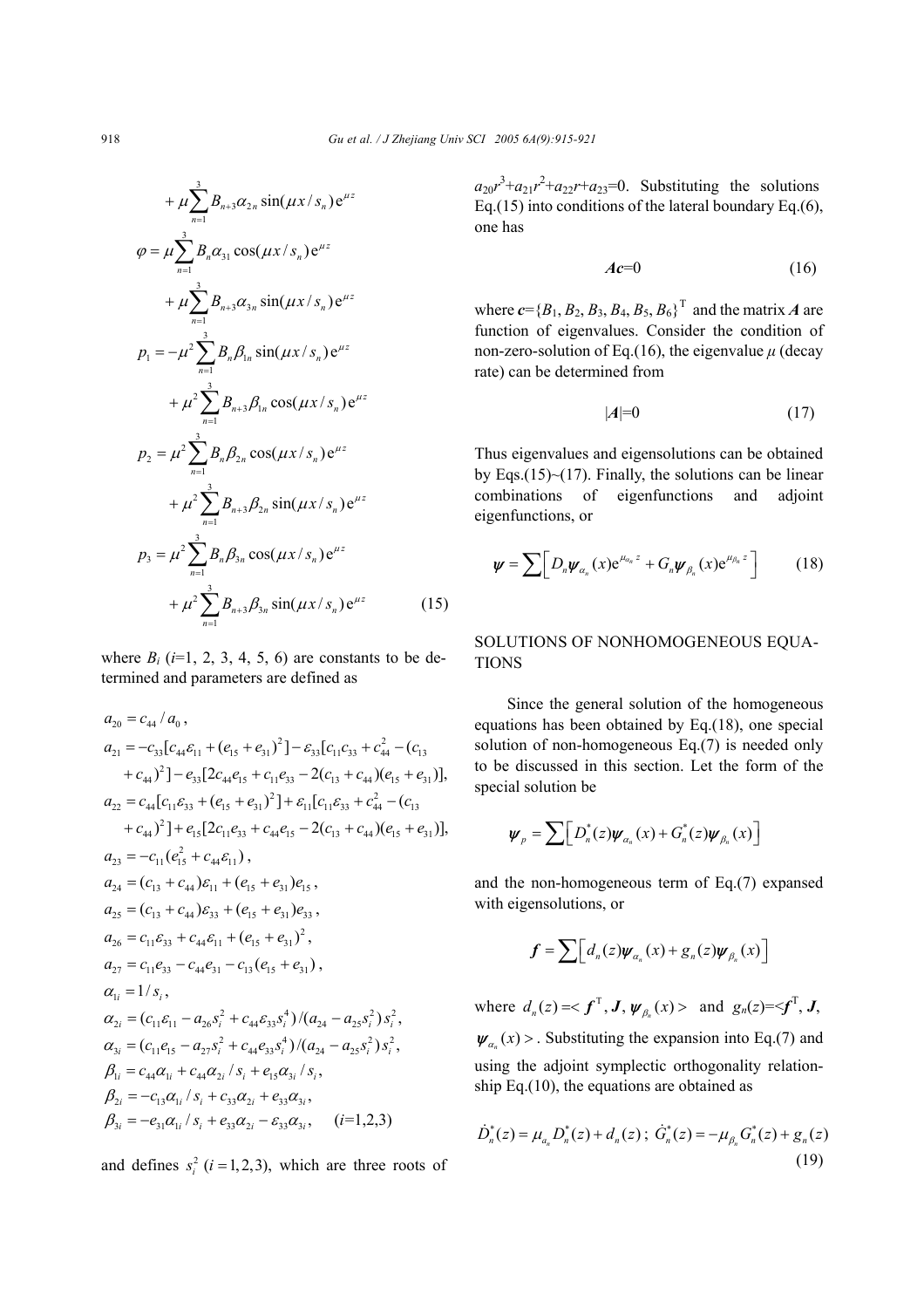The solutions of Eq.(19) are

$$
D_n^*(z) = \int_0^z d_n(\xi) e^{i\mu_{\alpha_n}(z-\xi)} d\xi ;
$$
  
\n
$$
G_n^*(z) = \int_0^z g_n(\xi) e^{-i\mu_{\alpha_n}(z-\xi)} d\xi
$$
\n(20)

Therefore, the solution of the problem can be expressed as

$$
\mathbf{\psi} = \sum \left\{ \left[ D_n e^{\mu_{\alpha_n} z} + D_n^*(z) \right] \mathbf{\psi}_{\alpha_n}(x) + \left[ G_n e^{\mu_{\beta_n} z} + G_n^*(z) \right] \mathbf{\psi}_{\beta_n}(x) \right\}
$$
(21)

### NUMERICAL RESULTS

Let  $X=x/a$ ,  $Z=z/a$ ,  $U=u/a$ ,  $W=w/a$ ,  $\Phi=\phi/(a\times10^{10}$ N/c),  $P_1=p_1/c_{11}$ ,  $P_2=p_2/c_{11}$  and  $P_3=p_3/(c_{11} \times 10^{-10} \text{ c/N})$ are non-dimensional forms. Consider transversely isotropic elastic parameters  $c_{11}$ =12×10<sup>10</sup> N/m<sup>2</sup>,  $c_{13}=0.6c_{11}$ ,  $c_{33}=0.9c_{11}$  and  $c_{44}=0.3c_{11}$ . Since there are approximate proportional relations *ε*11:*ε*33≈1:1 and −*e*31:*e*15:*e*33≈1:3:3, take

$$
e_{31} = -0.1e[c_{11}/(a \times 10^{10} \text{ N/c})],
$$
  
\n
$$
e_{15} = 0.3e[c_{11}/(a \times 10^{10} \text{ N/c})],
$$
  
\n
$$
e_{33} = 0.3e[c_{11}/(a \times 10^{10} \text{ N/c})],
$$
  
\n
$$
\varepsilon_{11} = \varepsilon_{33} = 0.1\varepsilon(c_{11} \text{ Fm/c}^2)
$$

into which a piezoelectric constant *e* (3 to 8) and a dielectric characteristic constant *ε* (30 to 150) are introduced respectively. According to the adjoint characteristic of eigenvalues, we discuss the real parts of eigenvalue  $-\mu$ , which is the decaying coefficient and shows the local effect, so the smaller absolute value of eigenvalues is most significant. Because eigensolutions and lateral boundaries are divided into two kinds, symmetry and anti-symmetry solutions, corresponding eigenvalues can be obtained independently. Fig.1 gives numerical results of real parts of eigenvalues (symmetry and anti-symmetry case) and shows the first five eigenvalues, the smallest eigenvalues, with respect to different piezoelectric parameter  $e$  ( $\varepsilon$ =60). Fig.2 shows eigenvalues with the

dielectric parameter *ε* (*e*=5), where, the solid line, thick line, dashed line, dotted line and dot-dash line show the first order eigenvalue to the fifth order eigenvalues respectively. The results indicated that piezoelectric and dielectric modulus influence decaying coefficients.



**Fig.1 The first five eigenvalues with piezoelectric parameter. (a) Symmetry; (b) Anti-symmetry** 

In terms of eigenvalues obtained by Eq.(17), the corresponding eigensolutions are shown by Eq.(15). It can be proved that both the real part and imaginary part of eigensolutions are the problem solutions and the eigensolutions can be divided into symmetry and anti-symmetry solutions. Since the electrical potential function  $\varphi$  and the electric displacement  $p_3 = D_z$  are important in the problem, their graphs are specially noticed in this paper and graphs for other components of eigensolutions are as similar. Fig.3 and Fig.4 give two components of eigensolutions respectively, which correspond to the first five eigenvalues that are shown in Fig.1 or Fig.2. Graphs of eigensolutions are depicted clearly in the figures.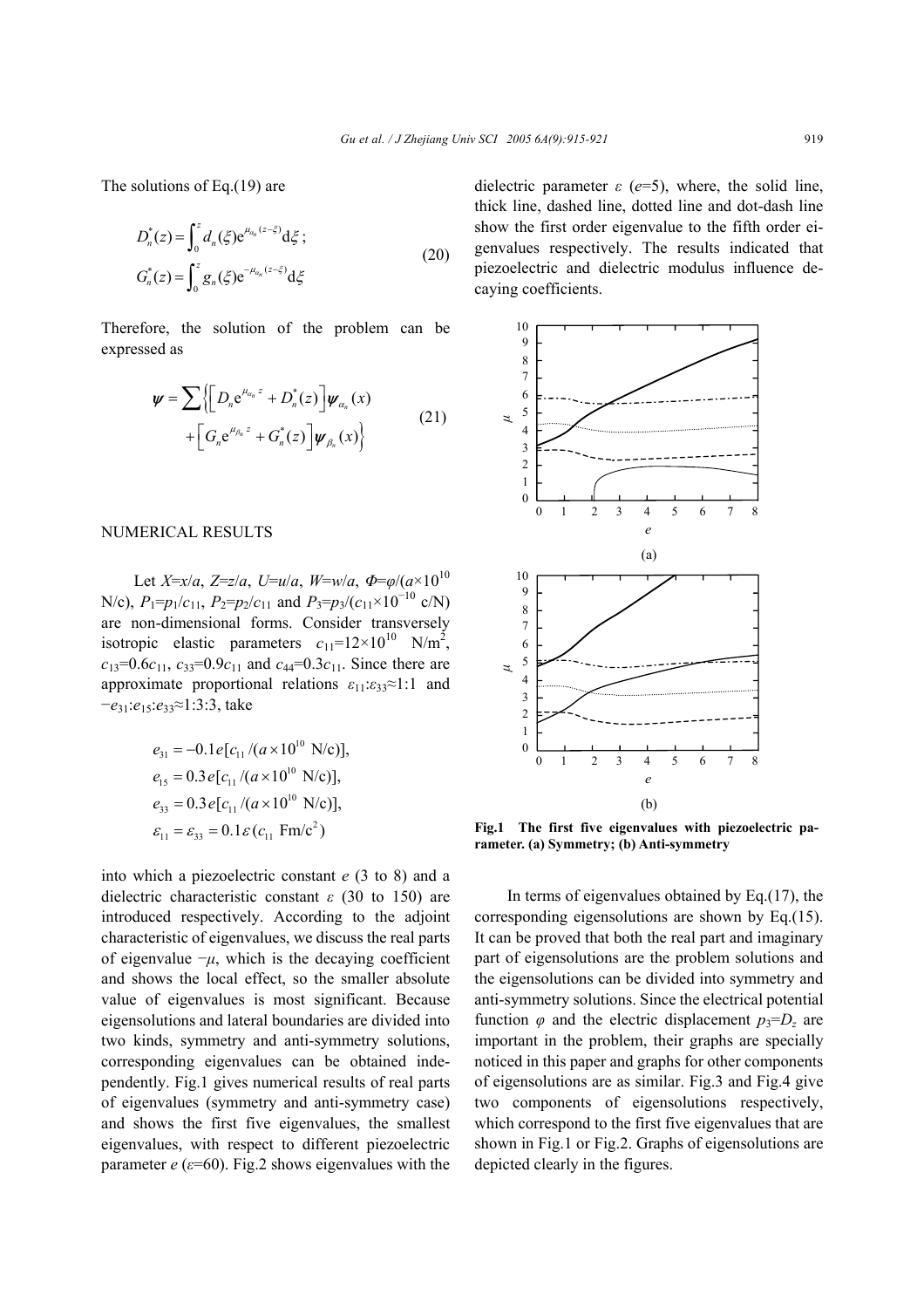

**Fig.2 The first five eigenvalues with dielectric parameter. (a) Symmetry; (b) Anti-symmetry** 



**Fig.3 The component (the electrical potential function** *φ***) of the first five eigensolutions. (a) Symmetry (real part); (b) Anti-symmetry (real part); (c) Symmetry (imaginary part); (d) Anti-symmetry (imaginary part)** 

## **CONCLUSION**

Application of Hamiltonian system can change the method of studying problem of transversely isotropic piezoelectric media, which is updated to solve the problem in the symplectic space under the Hamiltonian system but in traditional Euclidian space under Lagrange system. General solutions and the particular solution can be expressed in terms of eigensolutions. The problem is reduced to the zero eigenvalues with their Jordan forms and the non-zero eigenvalue solutions and symplectic solutions space is complete. The symplectic method can be generalized to other subjects and is effective for mixed boundary conditions specially.